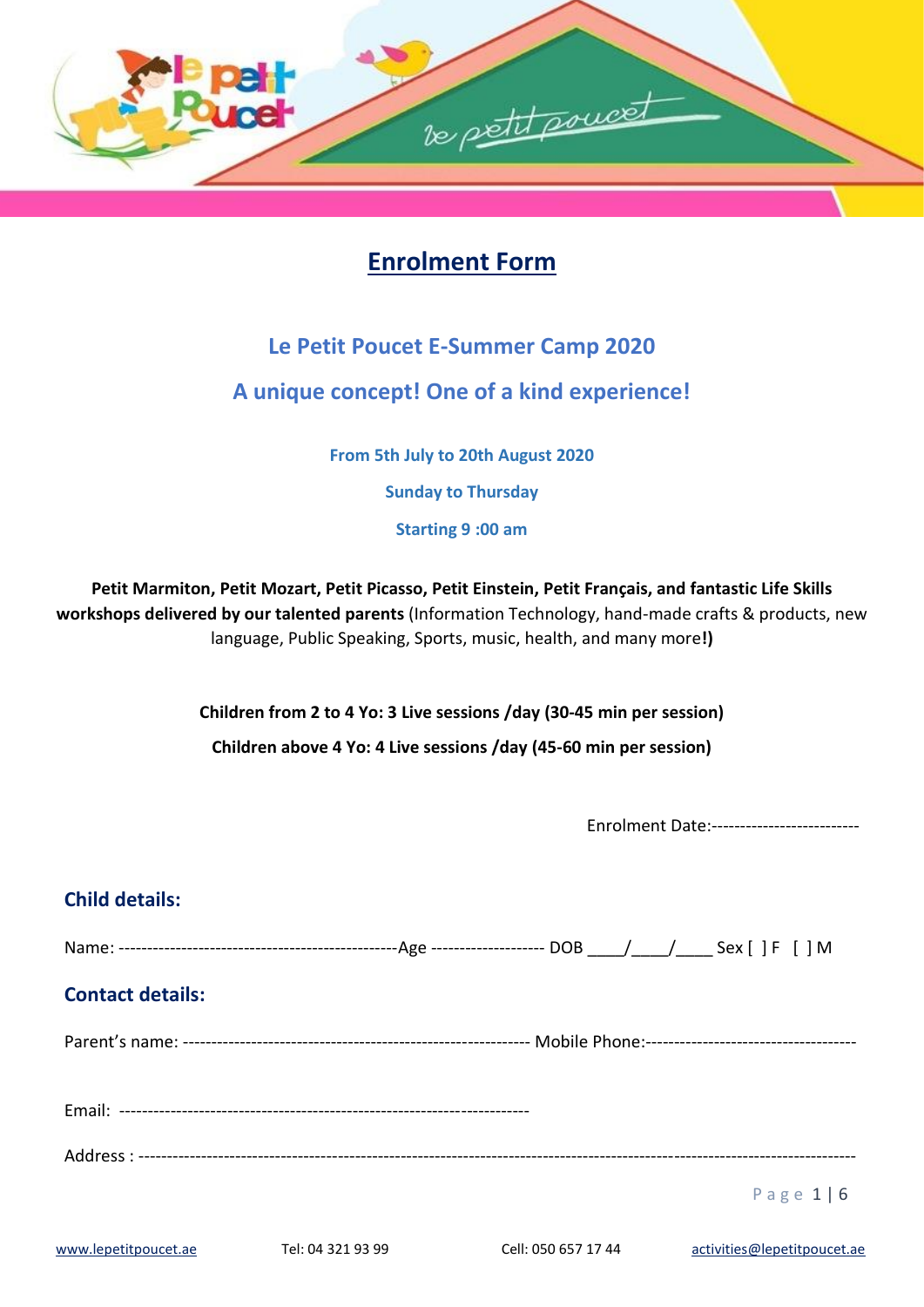

**E-Summer Camp Duration: 7 weeks**

| <b>JULY 2020</b> |   |  |  |                      |                      |
|------------------|---|--|--|----------------------|----------------------|
| S.               | M |  |  | T W T F              | S                    |
|                  |   |  |  | 1 2 3 4              |                      |
| 5 <sup>1</sup>   | 6 |  |  | 7891011              |                      |
|                  |   |  |  | 12 13 14 15 16 17 18 |                      |
|                  |   |  |  |                      | 19 20 21 22 23 24 25 |
|                  |   |  |  | 26 27 28 29 30 31    |                      |

|                      |   |  | <b>AUGUST 2020</b>   |   |
|----------------------|---|--|----------------------|---|
| S.                   |   |  | MITWITF              | S |
|                      |   |  |                      | 1 |
| 2                    | p |  | 145678               |   |
|                      |   |  | 9 10 11 12 13 14 15  |   |
|                      |   |  | 16 17 18 19 20 21 22 |   |
| 23 24 25 26 27 28 29 |   |  |                      |   |
| 30 31                |   |  |                      |   |

**nd & 3rd August: Eid Al Adha (To be confirmed)** 

P a g e 2 | 6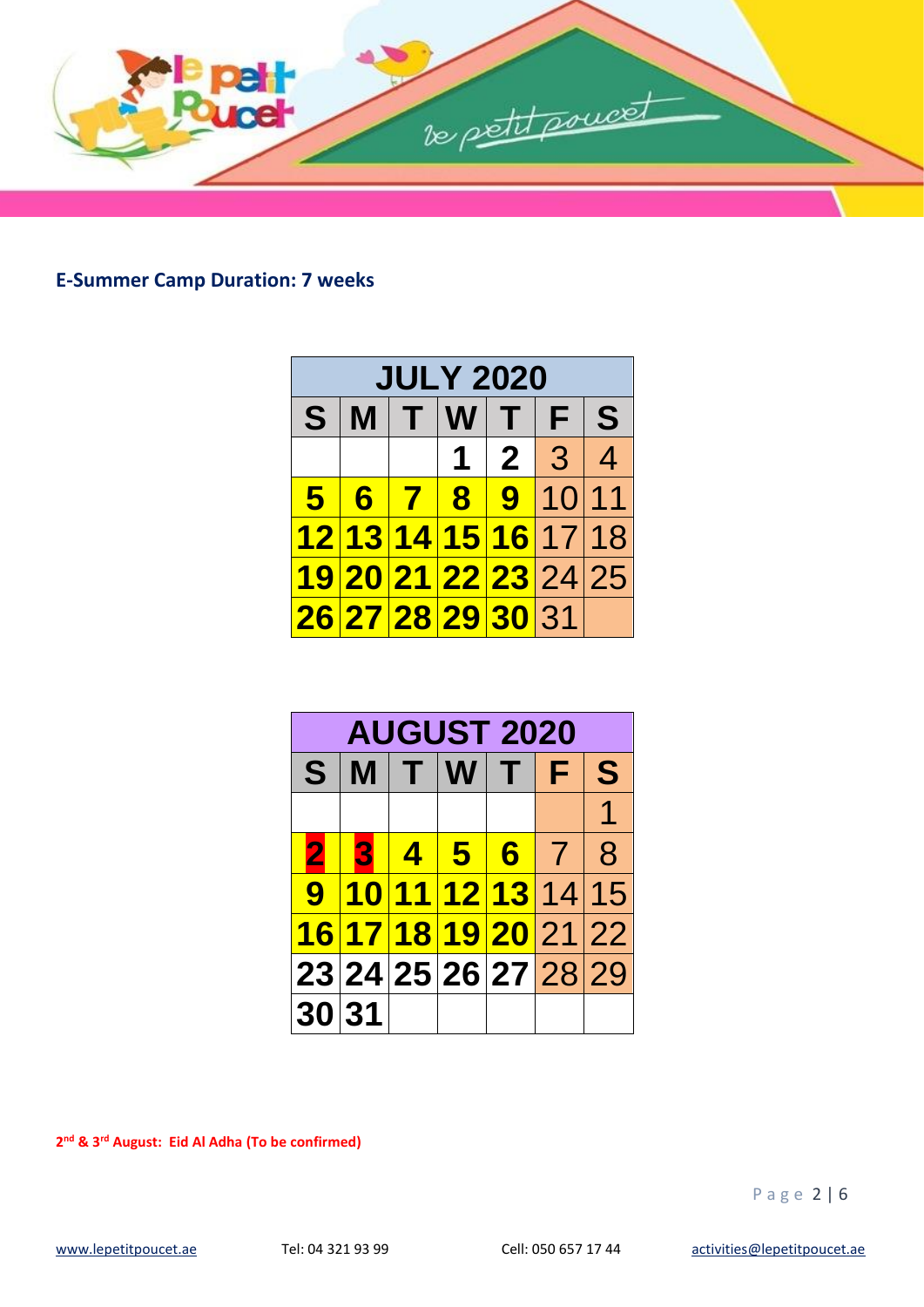

### **E-Summer Camp Rates**

#### **2Y-4Y**

|        | <b>Weekly (AED)</b>      | Monthly - 4 weeks ((AED) |
|--------|--------------------------|--------------------------|
| 5 days | 400                      | 1400                     |
| 3 days | 275                      | 960                      |
|        | *4th week: 50% discount! |                          |

#### **4Y+**

|        | <b>Weekly (AED)</b>      | Monthly - 4 weeks (AED) |
|--------|--------------------------|-------------------------|
| 5 days | 550                      | 1875                    |
| 3 days | 350                      | 1225                    |
|        | *4th week: 50% discount! |                         |

#### **\*Please note that prices do not include VAT**

### **Booking Details**

### **Weekly basis:** Please specify your preferred weeks.

|                | <b>Choice of week</b> | <b>Weeks</b>                                                                                |  |
|----------------|-----------------------|---------------------------------------------------------------------------------------------|--|
| W1             |                       | From 05 <sup>th</sup> July to 09 <sup>th</sup> July 2020                                    |  |
| W <sub>2</sub> |                       | From 12 <sup>th</sup> July to 16 <sup>th</sup> July 2020                                    |  |
| W <sub>3</sub> |                       | From 19th July to 23rd July 2020                                                            |  |
| W <sub>4</sub> |                       | From 26 <sup>th</sup> July to 30 <sup>th</sup> July 2020                                    |  |
| W <sub>5</sub> |                       | From 02 <sup>nd</sup> August to 06 <sup>th</sup> August 2020                                |  |
| W <sub>6</sub> |                       | From 09 <sup>th</sup> August to 13 <sup>th</sup> August 2020                                |  |
| W7             |                       | From 16 <sup>th</sup> August to 02 <sup>nd</sup> August 2020                                |  |
|                |                       | <b>Total number of Weeks:</b><br>Total number of enrolments: (<br>) Main<br><b>Siblings</b> |  |

P a g e 3 | 6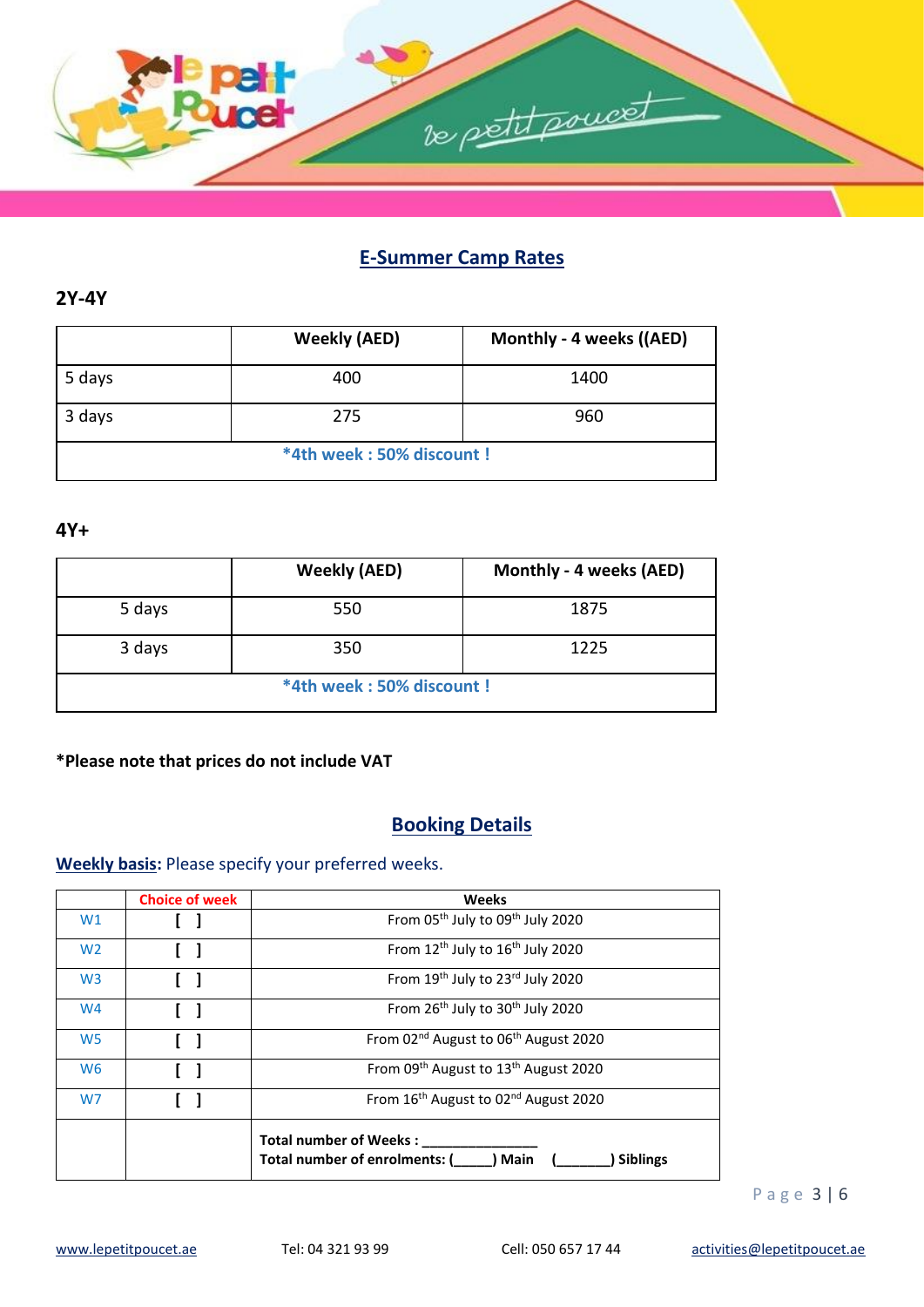

#### **3 days basis:** Please specify your preferred 3 days per week.

|                | Sunday                                                     | Monday                                          | Tuesday                                          | Wednesday                                                           | Thursday                                         |
|----------------|------------------------------------------------------------|-------------------------------------------------|--------------------------------------------------|---------------------------------------------------------------------|--------------------------------------------------|
| W1             | ] 0 <sup>th</sup> July                                     | $[$ ] $06^{\text{th}}$ July                     | $] 07th$ July                                    | $] 08th$ July                                                       | $]09th$ July                                     |
| W <sub>2</sub> | ] 12 <sup>th</sup> July                                    | $\left[\quad\right]$ 13 <sup>th</sup> July      | ] 14 <sup>th</sup> July                          | $\left[\quad\right]$ 15 <sup>th</sup> July                          | $\left[\phantom{a}\right]16^{\text{th}}$ July    |
| W <sub>3</sub> | $\lceil$ 19 <sup>th</sup> July                             | ] 20th July                                     | $\left[\phantom{a}\right]$ 21 <sup>st</sup> July | $\left[\begin{array}{c}$ $\end{array}\right]$ 22 <sup>nd</sup> July | $\begin{bmatrix} 1 & 23^{rd} \end{bmatrix}$ July |
| W4             | $\left[\quad\right]$ 26 <sup>th</sup> July                 | $\left[\quad\right]$ 27 <sup>th</sup> July      | ] 28 <sup>st</sup> July                          | $\left[\begin{array}{c}$ 29 <sup>st</sup> July                      | $[$ ] 30 <sup>th</sup> July                      |
| W <sub>5</sub> | ] 02 <sup>nd</sup> August                                  | ] 03 <sup>rd</sup> August                       | ] 04 <sup>th</sup> August                        | [ ] 05 <sup>th</sup> August                                         | ] 06 <sup>th</sup> August                        |
| W <sub>6</sub> | ] 09 <sup>th</sup> August                                  | $\left[\phantom{a}\right]10^{\text{th}}$ August | ] 11 <sup>th</sup> August                        | $\left[\quad\right]12^{\text{th}}$ August                           | $[$ ] $13th$ August                              |
| W7             | ] 16 <sup>th</sup> August                                  | $\left[\quad\right]17^{th}$ August              | ] 18 <sup>th</sup> August                        | $[$ ] $19th$ August                                                 | $[$ ] 20 <sup>th</sup> August                    |
|                | Total number of Days : __<br>Total number of enrolments: ( |                                                 | Main<br><b>Siblings</b>                          |                                                                     |                                                  |

#### **Terms and conditions:**

- No cash refund or credit note for cancelling bookings during the camp.
- No adjustment, credit note, cash reimbursement will be issued for camp fees due to absences, public holidays or any closure related to weather conditions.
- All fees are collectible **BEFORE** the start of the service.
- An adult should accompany the child while attending online classes.
- Parents need to inform one day earlier to any change of registration.
- Parents need to use LPP Gmail account provided by the nursery to access platforms.

#### **[ ]** *I have read and understood the above terms and conditions and I agree with them.*

|   | Parent's signature :                   |             | Date: |
|---|----------------------------------------|-------------|-------|
| ∩ | <b>Accounting Only:</b><br><b>PAID</b> | Amount: AED |       |
| ∩ | <b>UNPAID</b>                          |             |       |

P a g e 4 | 6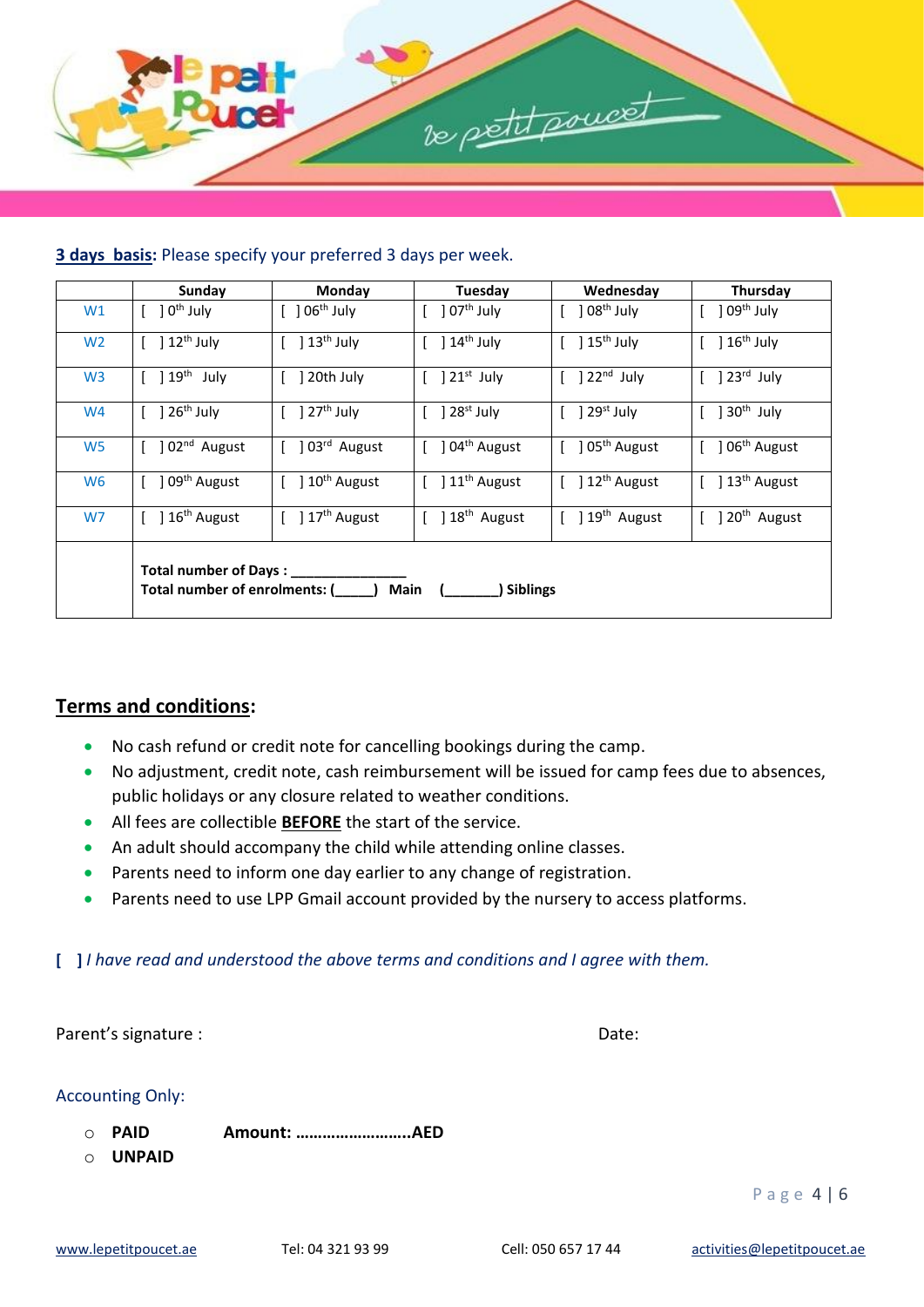

### **Media / Photographies / vidoes: consent and release form**

**Please complete this consent form in order to allow pictures of your child or videos that include your child recorded during normal day to day E-Summer Camp activities to be used by Le Petit Poucet for marketing purpose (LPP website, LPP social media, LPP advertising, etc.)**

If you do not want to have your child photographed, please tick one of the sections below.

- As the parent of a child at Le Petit Poucet, I give my permission for pictures or videos of my child to be used as explained above by Le Petit Poucet for marketing purpose.
	- **[ ] YES**, I confirm that I have read and understood the above, and I give my permission.

**[ ] NO**, I confirm that I have read and understood the above, but I do not give my permission.

Name of parent: \_\_\_\_\_\_\_\_\_\_\_\_\_\_\_\_\_\_\_\_\_\_\_\_\_\_\_\_\_\_\_\_\_

Signature: \_\_\_\_\_\_\_\_\_\_\_\_\_\_\_\_\_\_\_\_\_\_\_\_\_\_\_\_\_\_\_\_\_\_\_\_\_\_ Date: \_\_\_\_\_\_\_\_\_\_\_\_